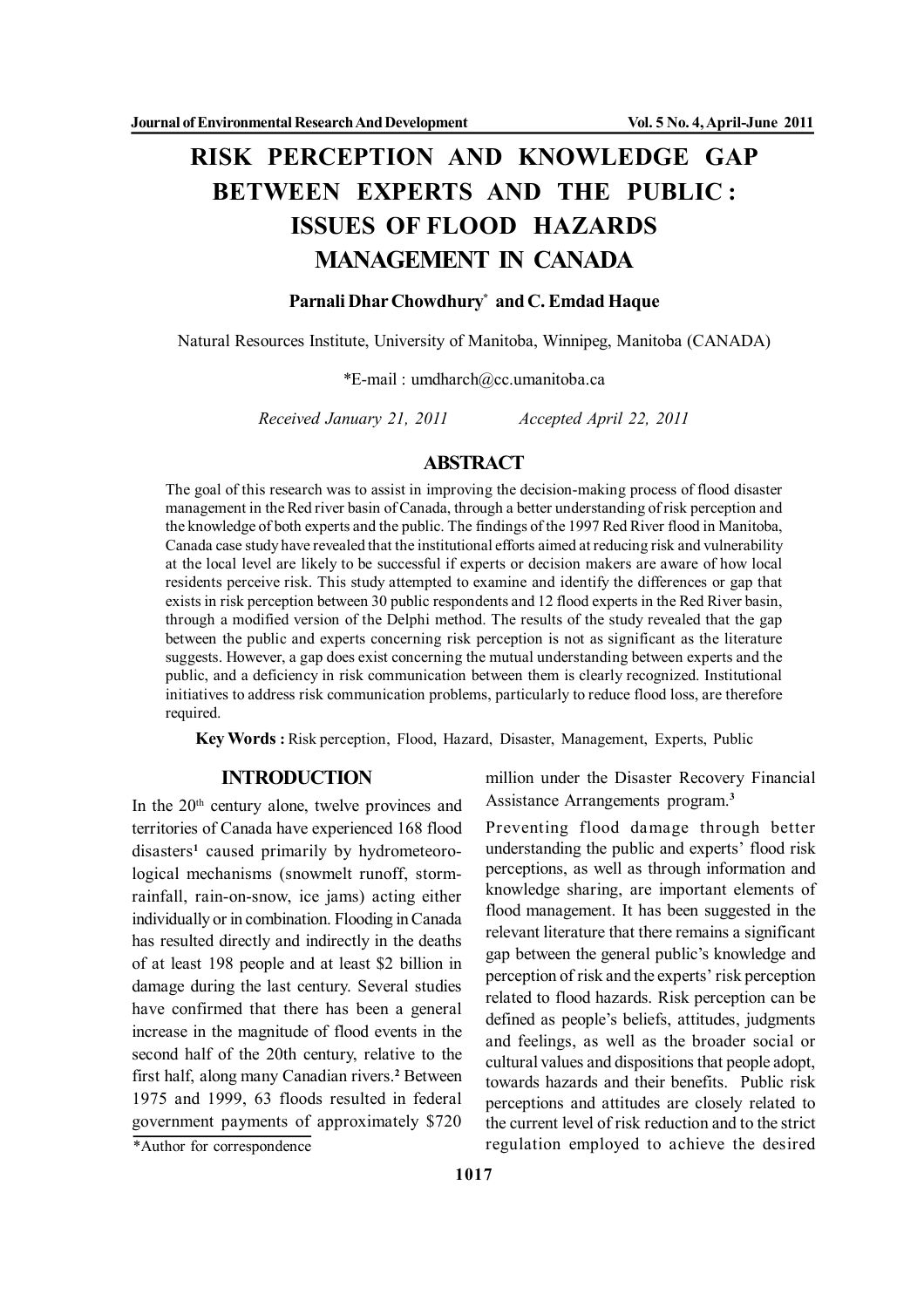reduction in risk. However, experts often fail to take into account the knowledge domain of a community audience. Their highly interconnected, extensive domain of specific knowledge makes it difficult for specialists to anticipate the wholly different perspective of the community residents.**<sup>4</sup>** Differences between experts' and public opinions suggest that the public conceptualizes risk more broadly than the expert, whose notion is narrow and therefore likely to miss something of importance to the local community.**<sup>5</sup>** Margolis**<sup>5</sup>** argues that, in fact, what accounts for the stubborn conflicts is related less to what experts see and which other people miss, and more to what ordinary people feel about risk and which experts neglect.

Scientists and policy makers often both agree that the public has a tendency to react emotionally or subjectively to complexity and is often incapable of appreciating the uncertain and complex nature of environmental issues.**<sup>6</sup>** The public, on the other hand, tends to criticize experts (scientists and policy makers) for using inaccessible, technical language and for failing to provide clear and complete answers.**<sup>7</sup>** These problems highlight the gap that exists between the public and experts and the need to improve the understanding of risk perception between the public and the experts.

Shrubsole *et al*.<sup>8</sup> surveyed the floodplain residents to assess their perceptions of flood hazards and adjustments to floods in Canada. Generally, residents did not perceive a significant risk of future flooding. There was a poor understanding of floodplain regulations, and structural engineering adjustments were viewed as the most effective approach. Thus, although floodplain regulations were supposed to be the most effective mechanism in reducing future flood damages, residents preferred other measures. In addition, the public commonly displayed a variety of misunderstandings and confusions, and even very welleducated individuals tended to conceptualize flood hazards issues differently than scientists and specialists. Such an approach tends to neglect the concerns or beliefs held by the public, leading to a general distrust and lack of confidence in the prevailing institutions, thus creating a gap between the public and experts' domains. The 1997 Red River basin flood was the flood of the  $20<sup>th</sup>$  Century

in the region and deserves special attention to test the prevailing notions about flood risk perception, with a focus on the juxtaposition and gaps between floodplain residents and experts/policy makers.

### **STUDY AREA**

The Red river basin in southern Manitoba, Canada occupies an extremely wide and flat floodplain (the total drainage area of the Red River is 290,000 km<sup>2</sup> ). It experienced severe floods in 1950, 1979, 1996 and 1997.**<sup>3</sup>** The Red River originates in South Dakota, USA and flows north, forming the boundary between North Dakota and Minnesota, USA **(Fig. 1)**. The 1997 Red River flood was the area's largest in 135 years, forcing the evacuation of 28,000 people, and causing more than \$500 million in estimated damage.**<sup>9</sup>** The 1997 Red River basin flood demonstrated that efforts aimed at reducing risk and vulnerability at the local level are less likely to be successful if decision makers are not aware of how risk is perceived at the local level.**<sup>10</sup>** Accordingly, the International Red River Basin Task Force expressed the need for social research to improve the understanding of the immediate and long-term effects of flooding on residents in the Red River basin. **<sup>11</sup>** The International Joint Commission (IJC) supported this and recommended that governments in the basin facilitate research to improve the resiliency of the public to floods.

### **AIMS AND OBJECTIVES**

In formulating effective disaster management strategies, it is critical to understand how different stakeholders perceive risk and make decisions. By attempting to identify the gap between the public and experts who act as decision makers, the goal of this study was to assist in improving the decision-making process of flood hazards management.

The specific objectives of this research was to: (1) assess the nature of perceived risk at both the local level (i.e., among floodplain residents) and institutional level (policy makers/experts) ; (2) determine if there is any variation between perceived risk among floodplain residents and institutional experts; and (3) assess options for addressing possible gaps between floodplain residents and experts.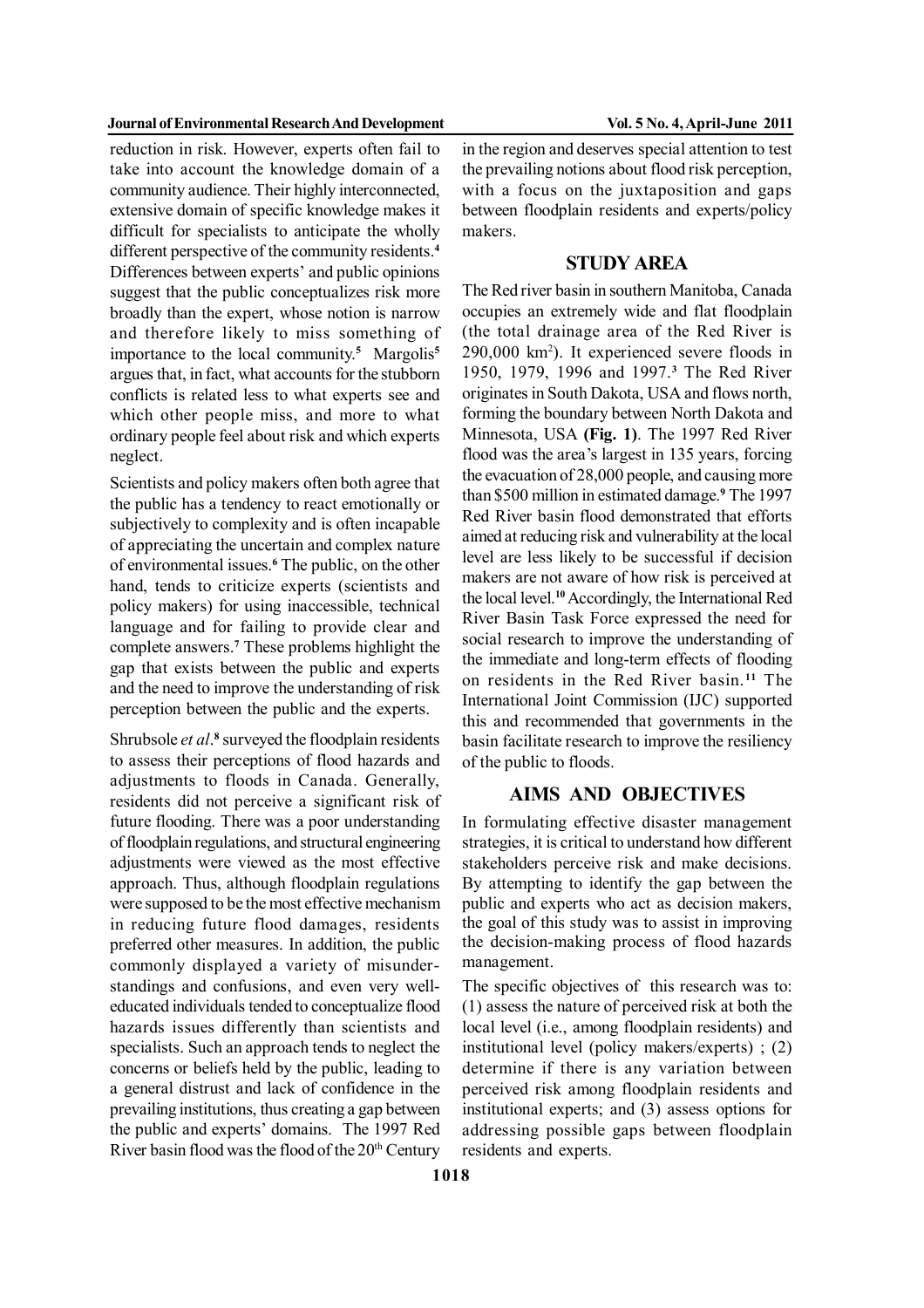

Fig. 1 : Locating map of study area

#### **METHODOLOGY**

The primary region and scope of the study was limited to the Manitoba (Canada) section of the Red river basin. The study involved a total of 42 participants, comprised of 30 Flood Area Residents and 12 Institutional Representatives. A survey of floodplain residents from within Winnipeg and from southern Manitoba provided the primary data used to examine perceptions of the public. In addition, a survey of institutional representatives provided the data used to examine the perceptions of experts. The principal method utilized for this research was a modified version of the Policy Delphi method utilized by de Loe and Wojtanowski.**<sup>12</sup>** The Delphi method is intended to structure the group communication process for the purposes of problem resolution.

Delphi Phase One (P1) involved preliminary faceto-face interviews that were used to determine and identify the pertinent issues surrounding flood management, without the researcher prompting the discussion, in order to ensure the success of the subsequent mail-out portion of the Delphi Process. A total of 42 interviews were conducted over a period of three months, with a semistructured instrument.

Delphi Phase Two (P2) of the study utilized a combination of identified issues derived from the Phase One interviews, as well as literature issues deemed pertinent by the research team, to create a total of 42 booklet format surveys, used to determine initial positions on the synthesized issues and assess the underlying reasons for agreement or disagreement with the statements. Both P2 and Phase Three (P3) of the research involved conducting two separate, but simultaneous, Delphi surveys with experts and the public. The experts were asked more specific and knowledge-based questions while the public was asked less technical and more subjective questions.

Delphi P3 of the research, the final phase, consisted of a survey in booklet format similar to the one developed in Phase Two. Each page of the survey contained one original statement carried forth from the Phase Two survey. The intention was to allow respondents to review the original statement, as well as to view and reflect on the collated group responses to the statement. The overall response rate from the Phase One through to Phase Three of the Delphi Process was 36 out of 42 (86%). The response rate can be further broken down into 28 out of 30 for the public (93%) and 8 out of 12 experts (67%).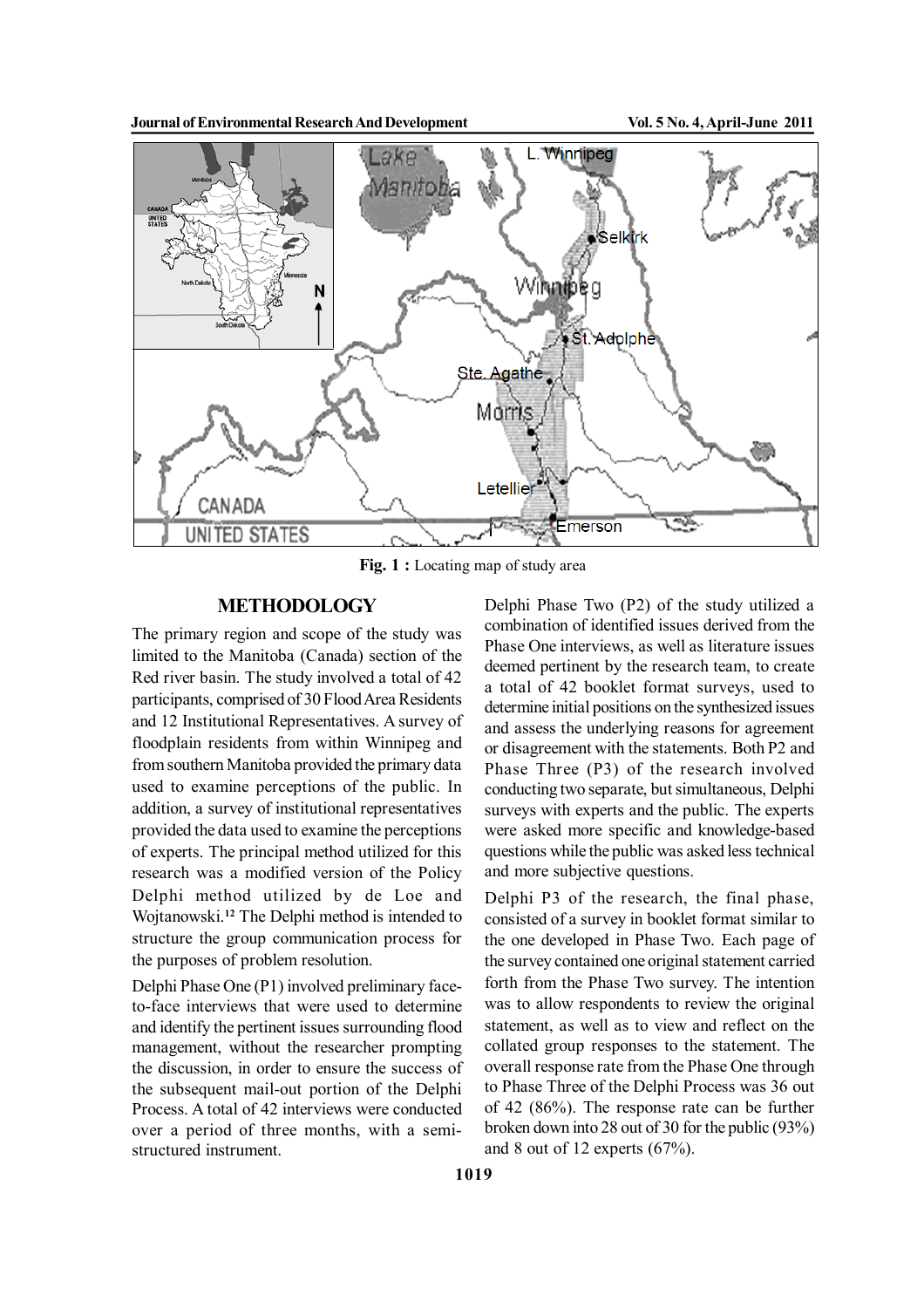# **RESULTS AND DISCUSSION**

A common belief, frequently cited in risk perception literature, is that after a low probability, high magnitude event, the public will generally perceive that another equivalent event in their lifetime is unlikely and therefore tend to misjudge the risk as low.**<sup>10</sup>** This is based on the idea that the errors that cloud subjective perceptions often arise from the use of heuristics which can be

fallible and can lead the individual away from a true understanding of the objective risk that is external to human cognition.**<sup>13</sup>** One commonly cited example is that the public tends to perceive that when a 1 in 100 year flood event occurs, it may mean that a flood of equal magnitude would not reoccur for another 100 years.

The survey results, shown in **Table 1**, over two rounds of surveys (that is, P2 and P3), indicate

| <b>Likert Scale Responses</b> | Delphi Phase 2N=28 | Delphi Phase 3N=28 |
|-------------------------------|--------------------|--------------------|
| Strongly agree                | 32                 | 43                 |
| Agree                         | 39                 | 43                 |
| Disagree                      |                    |                    |
| Strongly disagree             |                    |                    |
| No comment                    | 18                 |                    |
| Total                         | 100                | 100                |

**Table 1 : Distribution of public responses to the statement that a flood equal to or greater in magnitude than 1997 will not occur in my lifetime (Percentage)**

that perceptions exhibited by much of the public did not differ significantly from the objective risk typically conceptualized by experts. The public generally disagreed with the statement that a flood equal to or greater in magnitude than 1997 would not occur in their lifetime. The public did not display a tendency to underestimate the risk as the literature traditionally suggests.**10,13**

The research results further revealed that expert knowledge and perception of flood risk did not rely solely on scientifically assessed patterns and probabilistic calculations. Many elements of expert decision-making involved subjective personal judgements. Since a 1997 level flood had not been experienced in more than 100 years, the magnitude of the required response was not anticipated by the authorities and many plans were adjusted throughout their implementation.**<sup>14</sup>**

Expert risk assessment and decision-making has traditionally been based on rational, objectively calculated measures of probability, whereas the public's perception has been viewed to be based on more subjective estimates of risk. Slovic et al.**<sup>15</sup>** first introduced the concept that experts' judgement appeared to be prone to many of the

same biases as the public, particularly when they were forced to go beyond the limits of available data and rely on intuitions. The findings from the Delphi Process of the present study support the concept put forward by Slovic et al.,**<sup>15</sup>** revealing that both experts and the public often utilize subjective factors in their decision-making concerning disaster management.

The outcomes of the Delphi process further revealed the existence of a gap between experts and the public in other areas; specifically, there is a lack of understanding regarding the public's issues and concerns. In general, the experts indicated that they believed that local residents' perception of flood risk is distorted and they are not properly aware of the objective risk. As indicated in the data presented in **Table 2**, the majority of the expert respondents believed that flood frequency is not easily understood by some floodplain residents. However, experts were found to be undecided as to whether local communities receive information that is too technical and complex in nature.

A conspicuous finding of the present study is the variation, between experts and the community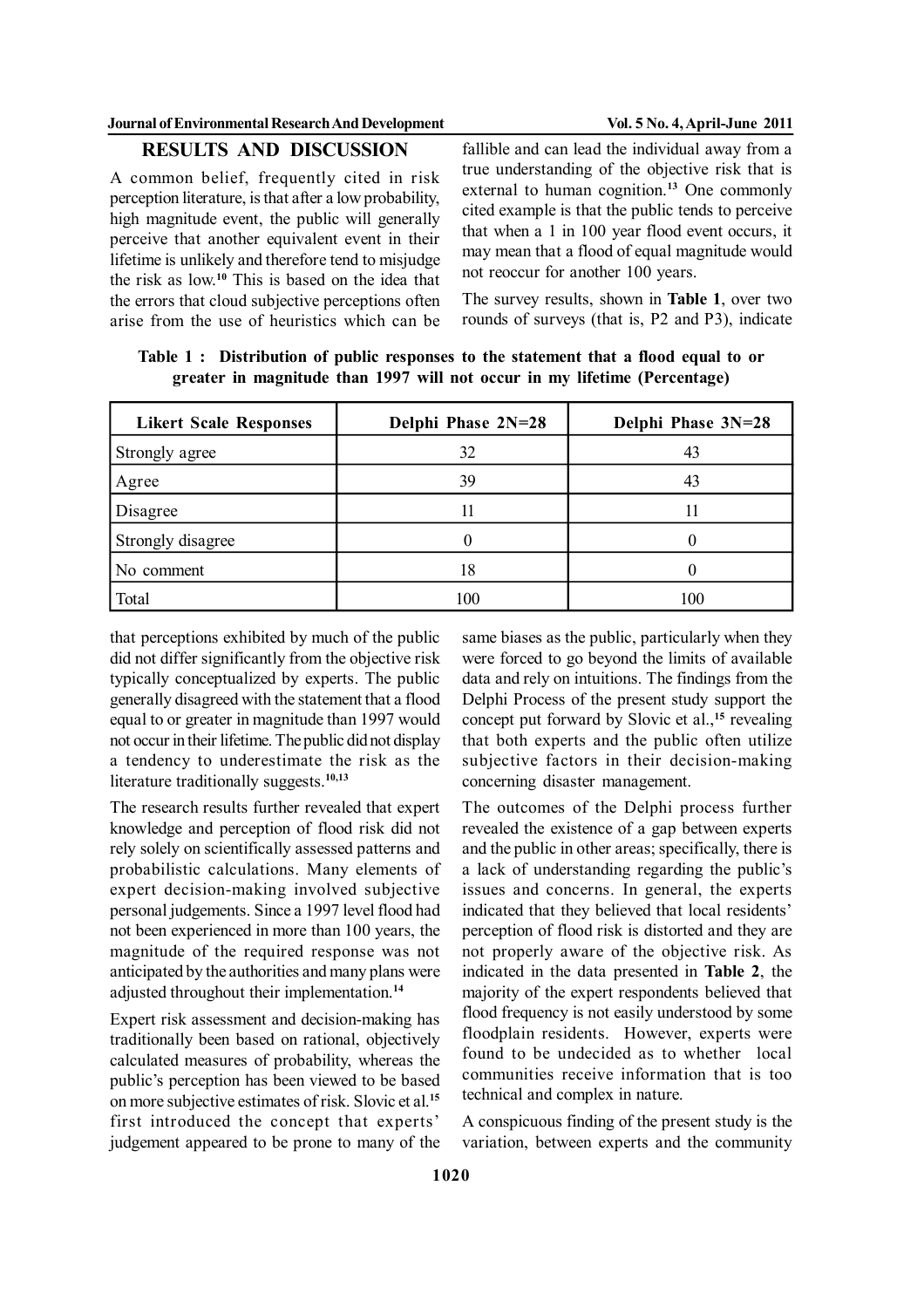| Likert scale responses | Delphi Phase 2N=8 | Delphi Phase 3N=10 |
|------------------------|-------------------|--------------------|
| Strongly agree         | 20                |                    |
| Agree                  | 60                | 63                 |
| Disagree               | 20                | 25                 |
| Strongly disagree      |                   |                    |
| No comment             |                   |                    |
| <b>TOTAL</b>           | 100               | 100                |

**Table 2 : Distribution of expert responses to the statement that flood frequency is not easily understood by some floodplain residents (Percentage)**

residents, in knowledge and perception of the implementation of the mandatory evacuation procedure during floods. Many local residents insisted that because of the losses caused by the 1997 flood, and in part due to the mandatory evacuation, in future floods, similar evacuation orders would likely be defied. Most public respondents indicated that besides ensuring that their immediate family was safe, the foremost priority was the protection of personal belongings and their homes. In comparison, half of the expert respondents expressed reluctance to comment on the given statement, suggesting that there is disagreement within the expert community on this issue.

The above findings are indicative of the need for a two-way exchange of information to aid the communication process. One expert expressed that institutions should be required to know what it is that local residents find too complex about risk communication, while others noted that increased education and communication in plain language would aid the process. Rather than a gap concerning risk perception existing between residents and experts, it appears that a more significant and important gap is associated with the lack of communication and understanding between floodplain residents and experts/policy makers.

## **CONCLUSION**

Many policy analysts and social scientists warn that by ignoring public perception, disaster and emergency managers may underestimate the potential input into the decision-making process that the public is capable of providing. Flood and other disaster planning authorities should consider how people and organizations are likely to act, rather than expecting them to change their behaviour to conform to the plan formulated by established organizations. This denotes that disaster and emergency planning can never truly be effective unless it is based on a valid understanding of human perception and behaviour.**<sup>16</sup>**

The present study found that while a gap does appear to exist between the public and experts, it does not stem from a significant difference in their risk perceptions and awareness of flood risk. The public respondents in the Red River basin of Canada indicated that at the local level there is an experientially derived awareness of the physical factors that contribute to flood risk and a general understanding that large floods similar to 1997 will reoccur. Also, responses from the experts indicated that an element of subjectivity is often involved in their decision-making process. In conclusion, the key to developing a successful disaster management plan is to find a balance between technocratic and social aspects of interventions in a way so that the population's perception reflects the real risk and they are prepared to deal with uncertainties that may arise. People must be motivated to take the preventative actions necessary to minimize personal, structural, and economic losses caused by disasters.

# **ACKNOWLEDGEMENT**

The authors gratefully acknowledge the financial support of the Social Science and Humanities Research Council (SSHRC), Ottawa (Canada) to this Community University Research Alliance